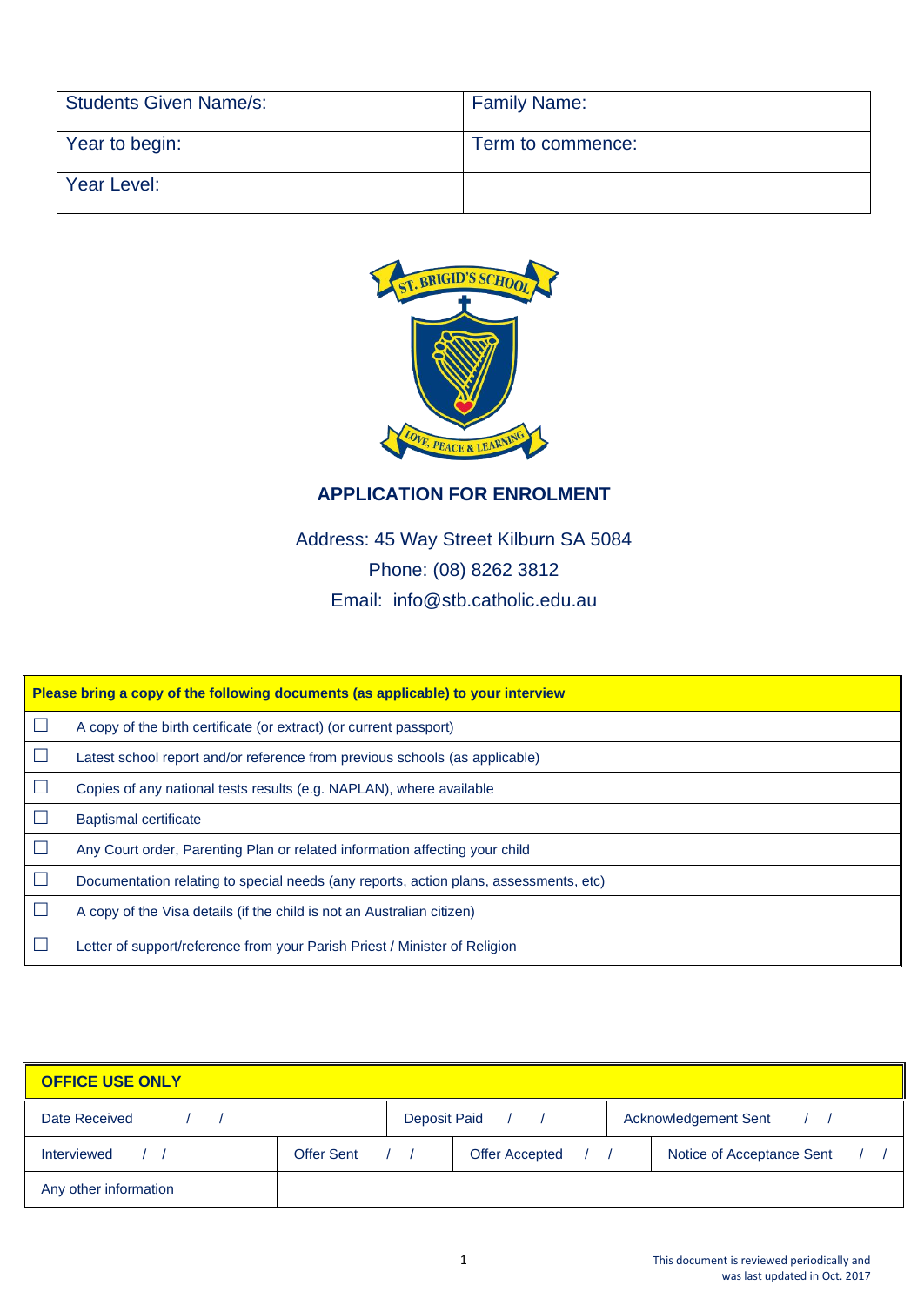| <b>STUDENT DETAIL</b> |                                                                                                                                                              |                                                                                                                          |      |                                  |               |           |      |
|-----------------------|--------------------------------------------------------------------------------------------------------------------------------------------------------------|--------------------------------------------------------------------------------------------------------------------------|------|----------------------------------|---------------|-----------|------|
|                       | <b>Family Name:</b><br>Given Name/s:                                                                                                                         |                                                                                                                          |      |                                  |               |           |      |
| <b>Birth Date:</b>    | $\frac{1}{2}$                                                                                                                                                | Male / Female (please circle)                                                                                            |      | Country of birth:                |               |           |      |
| Address:              |                                                                                                                                                              |                                                                                                                          |      |                                  |               | Postcode: |      |
|                       |                                                                                                                                                              | Language your child speaks other than English:                                                                           |      | Main Language Spoken at Home:    |               |           |      |
| No <sub>1</sub>       | Is your child of Aboriginal or Torres Strait Islander Origin?<br>Aboriginal $\Box$<br>Torres Strait Islander □<br>Both Aboriginal and Torres Strait Islander |                                                                                                                          |      |                                  |               |           |      |
|                       |                                                                                                                                                              |                                                                                                                          |      |                                  |               |           |      |
|                       |                                                                                                                                                              |                                                                                                                          |      |                                  |               |           |      |
| <b>Education</b>      |                                                                                                                                                              |                                                                                                                          |      |                                  |               |           |      |
|                       |                                                                                                                                                              | Previous Schools and Pre-schools (include Kindergarten up to present time) (Attach separate sheet for more, if required) |      |                                  |               |           |      |
| $\mathbf{1}$          |                                                                                                                                                              |                                                                                                                          |      | <b>From</b>                      | to            |           |      |
| $\overline{2}$        |                                                                                                                                                              |                                                                                                                          |      | <b>From</b>                      | to            |           |      |
| 3                     | From<br>to                                                                                                                                                   |                                                                                                                          |      |                                  |               |           |      |
| Religion              |                                                                                                                                                              |                                                                                                                          |      | <b>Present Parish of Worship</b> |               |           |      |
| <b>Sacraments</b>     |                                                                                                                                                              | <b>Parish</b>                                                                                                            | Year | <b>Sacraments</b>                | <b>Parish</b> |           | Year |
| <b>Baptism</b>        |                                                                                                                                                              | <b>Reconciliation</b>                                                                                                    |      |                                  |               |           |      |
| Confirmation          |                                                                                                                                                              | Eucharist                                                                                                                |      |                                  |               |           |      |

| <b>ADDITIONAL NEEDS AND CONSIDERATIONS FOR STUDENTS:</b> The following questions are to assist us in facilitating the<br>smooth transition of students into the school setting. If you answer Yes to any of the questions, please provide details, using attachments if<br>necessary. |                                                                                                                                                                                                   |            |                           |  |  |
|---------------------------------------------------------------------------------------------------------------------------------------------------------------------------------------------------------------------------------------------------------------------------------------|---------------------------------------------------------------------------------------------------------------------------------------------------------------------------------------------------|------------|---------------------------|--|--|
| a)                                                                                                                                                                                                                                                                                    | Does your child have any learning needs?                                                                                                                                                          | $\Box$ Yes | <b>No</b><br>$\mathbf{I}$ |  |  |
| b)                                                                                                                                                                                                                                                                                    | Has your child attended any specialised agencies, special schools, units or centres?                                                                                                              | $\Box$ Yes | <b>No</b>                 |  |  |
| $\mathbf{C}$                                                                                                                                                                                                                                                                          | Has your child been assessed by a specialist service (e.g. speech pathologist, occupational therapist,<br>psychiatrist, psychologist, audiologist, optometrist or other specialist clinic/service | $\Box$ Yes | <b>No</b><br>- 1          |  |  |
| d)                                                                                                                                                                                                                                                                                    | Does your child have any special needs or considerations? (e.g. disabilities, allergies, restrictions on<br>physical activity)                                                                    | $\Box$ Yes | <b>No</b>                 |  |  |
| e)                                                                                                                                                                                                                                                                                    | Does your child require any special provisions to be made by the school? (e.g. medication, disabled access<br>$etc.$ )                                                                            | $\Box$ Yes | ⊟ No                      |  |  |
| f                                                                                                                                                                                                                                                                                     | Does your child have any infectious diseases?                                                                                                                                                     | $\Box$ Yes | <b>No</b>                 |  |  |
| $\mathfrak{g}$                                                                                                                                                                                                                                                                        | Has your child ever been suspended from school, expelled or refused admission to another school?                                                                                                  | $\Box$ Yes | <b>No</b>                 |  |  |
| h)                                                                                                                                                                                                                                                                                    | Does your child have any special achievements, talents?                                                                                                                                           | $\Box$ Yes | ⊟ No                      |  |  |
| i)                                                                                                                                                                                                                                                                                    | Is there any other information that the school should be aware of in order to meet your child's educational<br>needs                                                                              | $\Box$ Yes | <b>No</b><br>$\mathbf{I}$ |  |  |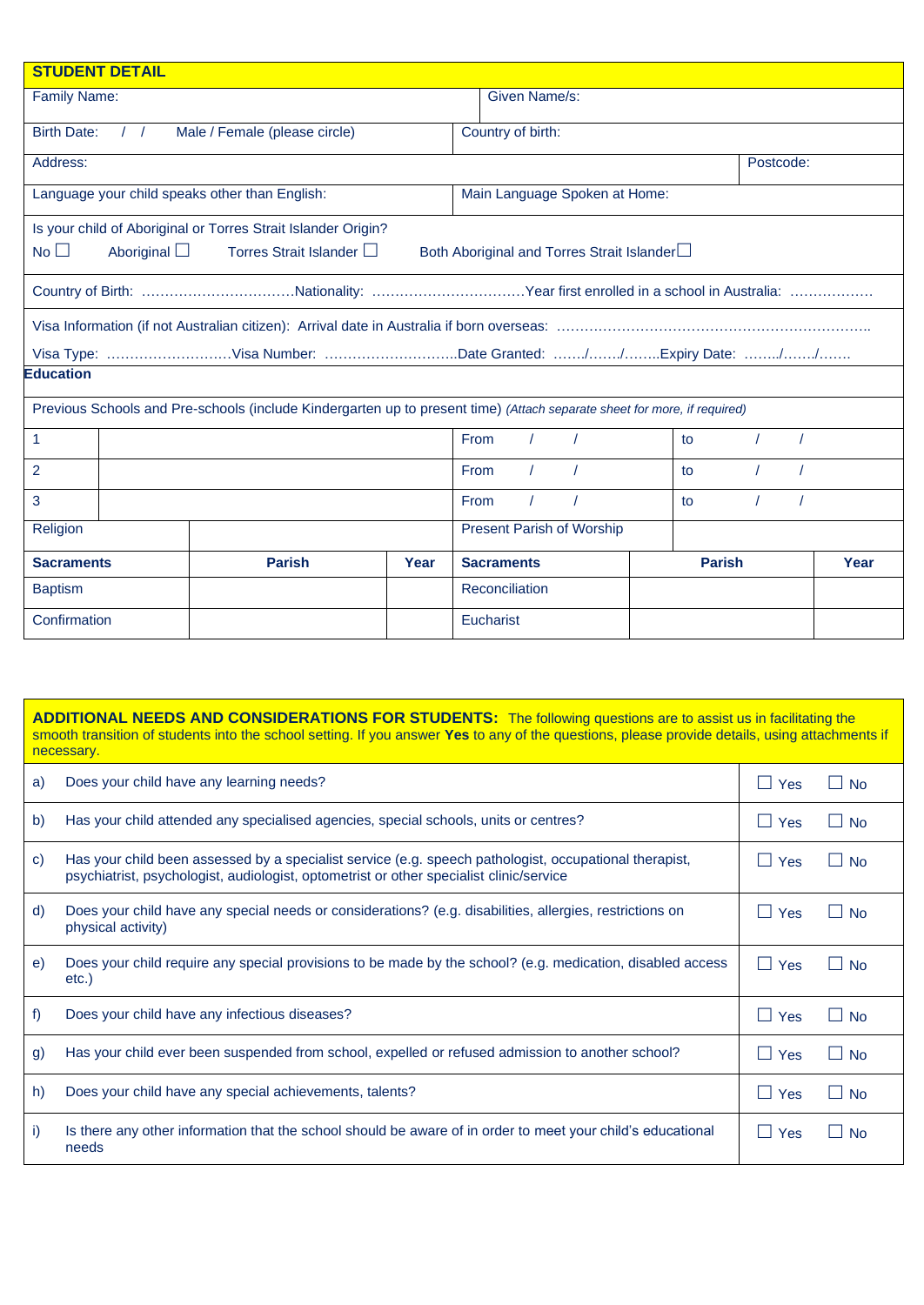| <b>FAMILY DETAILS</b>                                                                                                                             | <b>Parent 1/Guardian 1</b>                                                                                                                                     |                                       | <b>Parent 2/Guardian 2</b>                                                                                                                                      |                                                   |                                       |  |
|---------------------------------------------------------------------------------------------------------------------------------------------------|----------------------------------------------------------------------------------------------------------------------------------------------------------------|---------------------------------------|-----------------------------------------------------------------------------------------------------------------------------------------------------------------|---------------------------------------------------|---------------------------------------|--|
| <b>Title</b>                                                                                                                                      |                                                                                                                                                                |                                       |                                                                                                                                                                 |                                                   |                                       |  |
| <b>Family Name</b>                                                                                                                                |                                                                                                                                                                |                                       |                                                                                                                                                                 |                                                   |                                       |  |
| <b>Given Name</b>                                                                                                                                 |                                                                                                                                                                |                                       |                                                                                                                                                                 |                                                   |                                       |  |
| Date of Birth                                                                                                                                     |                                                                                                                                                                |                                       |                                                                                                                                                                 |                                                   |                                       |  |
| Occupation                                                                                                                                        |                                                                                                                                                                |                                       |                                                                                                                                                                 |                                                   |                                       |  |
| Occupation Group (refer list, page 7)                                                                                                             | $\Box$ 1<br>$\Box$ 2                                                                                                                                           | $\Box$ 3<br>$\Box$ 4                  | $\Box$ 8                                                                                                                                                        | $\square$ 1<br>$\Box$ 3<br>$\sqcup$ 2             | $\Box$ 4<br>$\Box$ 8                  |  |
| Employer                                                                                                                                          |                                                                                                                                                                |                                       |                                                                                                                                                                 |                                                   |                                       |  |
| If not employed, do you receive a<br>government benefit?                                                                                          | $\Box$ Yes                                                                                                                                                     | $\Box$ No                             |                                                                                                                                                                 | $\Box$ Yes                                        | $\Box$ No                             |  |
| <b>Contact Details:</b><br><b>Mobile</b>                                                                                                          |                                                                                                                                                                |                                       |                                                                                                                                                                 |                                                   |                                       |  |
| Email                                                                                                                                             |                                                                                                                                                                |                                       |                                                                                                                                                                 |                                                   |                                       |  |
| <b>Residential Address</b>                                                                                                                        |                                                                                                                                                                |                                       |                                                                                                                                                                 |                                                   |                                       |  |
| Postal Address (if different)                                                                                                                     |                                                                                                                                                                |                                       |                                                                                                                                                                 |                                                   |                                       |  |
| <b>Child Resides with</b>                                                                                                                         | $\Box$ Yes, full time                                                                                                                                          | $\Box$ Yes, part time                 | $\square$ No                                                                                                                                                    | $\Box$ Yes, full time                             | $\square$ No<br>$\Box$ Yes, part time |  |
| Family Court or other relevant Court Order/Intervention Order or Parenting Plan?<br>(if Yes, a copy of the order is to be provided to the school) |                                                                                                                                                                |                                       |                                                                                                                                                                 | $\Box$ Yes<br>$\square$ No                        |                                       |  |
| Religion                                                                                                                                          |                                                                                                                                                                |                                       |                                                                                                                                                                 |                                                   |                                       |  |
| Main Language Spoken at Home                                                                                                                      |                                                                                                                                                                |                                       |                                                                                                                                                                 |                                                   |                                       |  |
| <b>Country of Birth</b>                                                                                                                           |                                                                                                                                                                |                                       |                                                                                                                                                                 |                                                   |                                       |  |
| <b>Cultural Background</b>                                                                                                                        |                                                                                                                                                                |                                       |                                                                                                                                                                 |                                                   |                                       |  |
| Arrival date in Australia (if applicable)                                                                                                         |                                                                                                                                                                |                                       |                                                                                                                                                                 |                                                   |                                       |  |
| <b>Residential Status</b>                                                                                                                         | □ Australian citizen □ Permanent resident<br>$\Box$ Temporary resident                                                                                         |                                       | $\Box$ Australian citizen<br>$\Box$ Permanent resident<br>$\Box$ Temporary resident                                                                             |                                                   |                                       |  |
| Visa (if not an Australian Citizen)                                                                                                               | Date Granted: $\ldots$ , $\ldots$ , $\ldots$ ,<br>Expiry Date: //                                                                                              |                                       | Date Granted: //<br>Expiry Date: //                                                                                                                             |                                                   |                                       |  |
| <b>Highest School Year Completed</b><br>(Circle one)                                                                                              | 12<br>Year                                                                                                                                                     | 11<br>10<br>9 or below                |                                                                                                                                                                 | 12<br>11<br>10 <sup>1</sup><br>9 or below<br>Year |                                       |  |
| Non-school (tertiary) qualifications                                                                                                              | □Bachelor's degree or above<br>□ Advanced Diploma / Diploma<br>□Certificate I to IV (including trade<br>certificate)<br>$\square$ No non-school qualifications |                                       | □ Bachelor's degree or above<br>□ Advanced Diploma / Diploma<br>$\Box$ Certificate I to IV (including trade certificate)<br>$\Box$ No non-school qualifications |                                                   |                                       |  |
| $\square$ No<br>Are you an old scholar?<br>$\Box$ Yes<br>Year attended                                                                            |                                                                                                                                                                | $\Box$ No<br>$\Box$ Yes Year attended |                                                                                                                                                                 |                                                   |                                       |  |
| Other Students: Have you previously had a student at this school? $\Box$ Yes<br>If yes, please indicate the names and dates attended.             |                                                                                                                                                                |                                       | $\square$ No                                                                                                                                                    |                                                   |                                       |  |
| <b>Name</b>                                                                                                                                       | M/F                                                                                                                                                            | <b>Birth Date</b>                     |                                                                                                                                                                 | <b>School attending</b>                           | <b>Year level</b>                     |  |
|                                                                                                                                                   |                                                                                                                                                                |                                       |                                                                                                                                                                 |                                                   |                                       |  |
|                                                                                                                                                   |                                                                                                                                                                |                                       |                                                                                                                                                                 |                                                   |                                       |  |
|                                                                                                                                                   |                                                                                                                                                                |                                       |                                                                                                                                                                 |                                                   |                                       |  |
|                                                                                                                                                   |                                                                                                                                                                |                                       |                                                                                                                                                                 |                                                   |                                       |  |